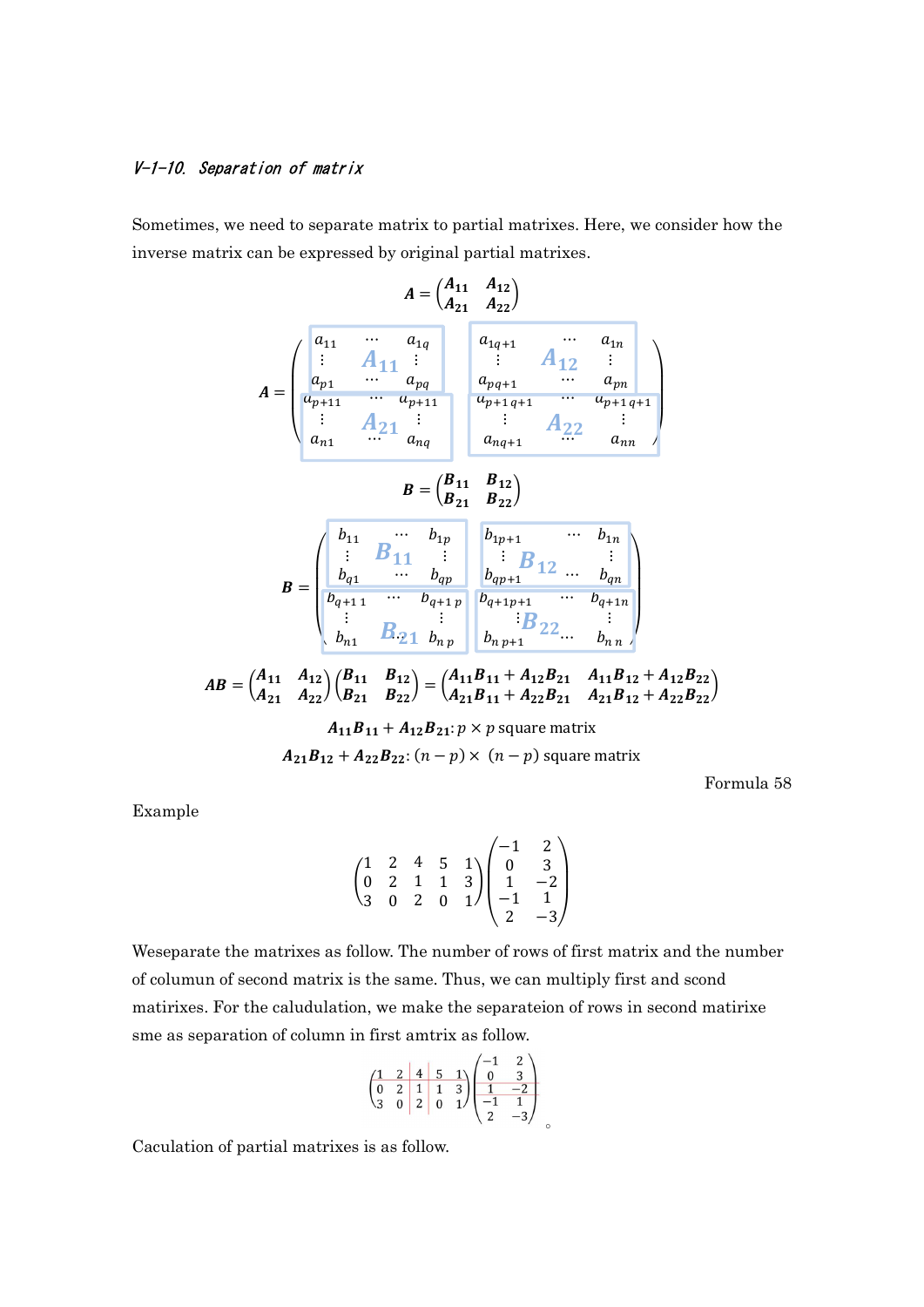$$
\begin{pmatrix}\nA_{11} & A_{12} & A_{13} \\
A_{21} & A_{22} & A_{23}\n\end{pmatrix}\n\begin{pmatrix}\nB_{21} \\
B_{21} \\
B_{31}\n\end{pmatrix} =\n\begin{pmatrix}\nA_{11}B_{11} + A_{12}B_{21} + A_{13}B_{31} \\
A_{21}B_{11} + A_{22}B_{21} + A_{23}B_{31}\n\end{pmatrix}
$$
\n
$$
A_{12} = (12)
$$
\n
$$
A_{13} = (5 1)
$$
\n
$$
A_{21} = \begin{pmatrix} 0 & 2 \\ 3 & 0 \end{pmatrix}
$$
\n
$$
A_{22} = \begin{pmatrix} 1 \\ 2 \end{pmatrix}
$$
\n
$$
A_{23} = \begin{pmatrix} 1 & 3 \\ 0 & 1 \end{pmatrix}
$$
\n
$$
B_{11} = \begin{pmatrix} -1 & 2 \\ 0 & 3 \end{pmatrix}
$$
\n
$$
B_{21} = (1 - 2)
$$
\n
$$
B_{31} = \begin{pmatrix} -1 & 1 \\ 2 & -3 \end{pmatrix}
$$

We implement multiplication of partial matrixes.

$$
A_{11}B_{11} + A_{12}B_{21} + A_{13}B_{31} = (1 \t2) \begin{pmatrix} -1 & 2 \\ 0 & 3 \end{pmatrix} + (4)(1 \t-2) + (5 \t1) \begin{pmatrix} -1 & 1 \\ 2 & -3 \end{pmatrix}
$$
  
\n
$$
= (1 \times (-1) + 2 \times 0 \t1 \times 2 + 2 \times 3) + (4 \times 1 \t4 \times (-2)) + (5 \times (-1) + 1 \times 2 \t5 \times 1 + 1 \times (-3))
$$
  
\n
$$
= (-1 \t8) + (4 \t-8) + (-3 \t2) = (0 \t2)
$$
  
\n
$$
A_{21}B_{11} + A_{22}B_{21} + A_{23}B_{31} = \begin{pmatrix} 0 & 2 \\ 3 & 0 \end{pmatrix} \begin{pmatrix} -1 & 2 \\ 0 & 3 \end{pmatrix} + \begin{pmatrix} 1 \\ 2 \end{pmatrix} (1 \t-2) + \begin{pmatrix} 1 & 3 \\ 0 & 1 \end{pmatrix} \begin{pmatrix} -1 & 1 \\ 2 & -3 \end{pmatrix}
$$
  
\n
$$
= \begin{pmatrix} 0 \times (-1) + 2 \times 0 & 0 \times 2 + 2 \times 3 \\ 3 \times (-1) + 0 \times 0 & 3 \times 2 + 0 \times 3 \end{pmatrix} + \begin{pmatrix} 1 \times 1 & 1 \times (-2) \\ 2 \times 1 & 2 \times (-2) \end{pmatrix} + \begin{pmatrix} 1 \times (-1) + 3 \times 2 & 1 \times 1 + 3 \times (-3) \\ 0 \times (-1) + 1 \times 2 & 0 \times 1 + 1 \times (-3) \end{pmatrix}
$$
  
\n
$$
= \begin{pmatrix} 0 & 6 \\ -3 & 6 \end{pmatrix} + \begin{pmatrix} 1 & -2 \\ 2 & -4 \end{pmatrix} + \begin{pmatrix} 5 & -8 \\ 2 & -3 \end{pmatrix} = \begin{pmatrix} 6 & -4 \\ 1 & -1 \end{pmatrix}
$$

Conclusively

$$
\begin{pmatrix} A_{11}B_{11} + A_{12}B_{21} + A_{13}B_{31} \ A_{21}B_{11} + A_{22}B_{21} + A_{23}B_{31} \end{pmatrix} = \begin{pmatrix} 0 & 2 \ 6 & -4 \ 1 & -1 \end{pmatrix}
$$

For the confirmation, we implment multiplication of matrixes directly form the original matrixes.